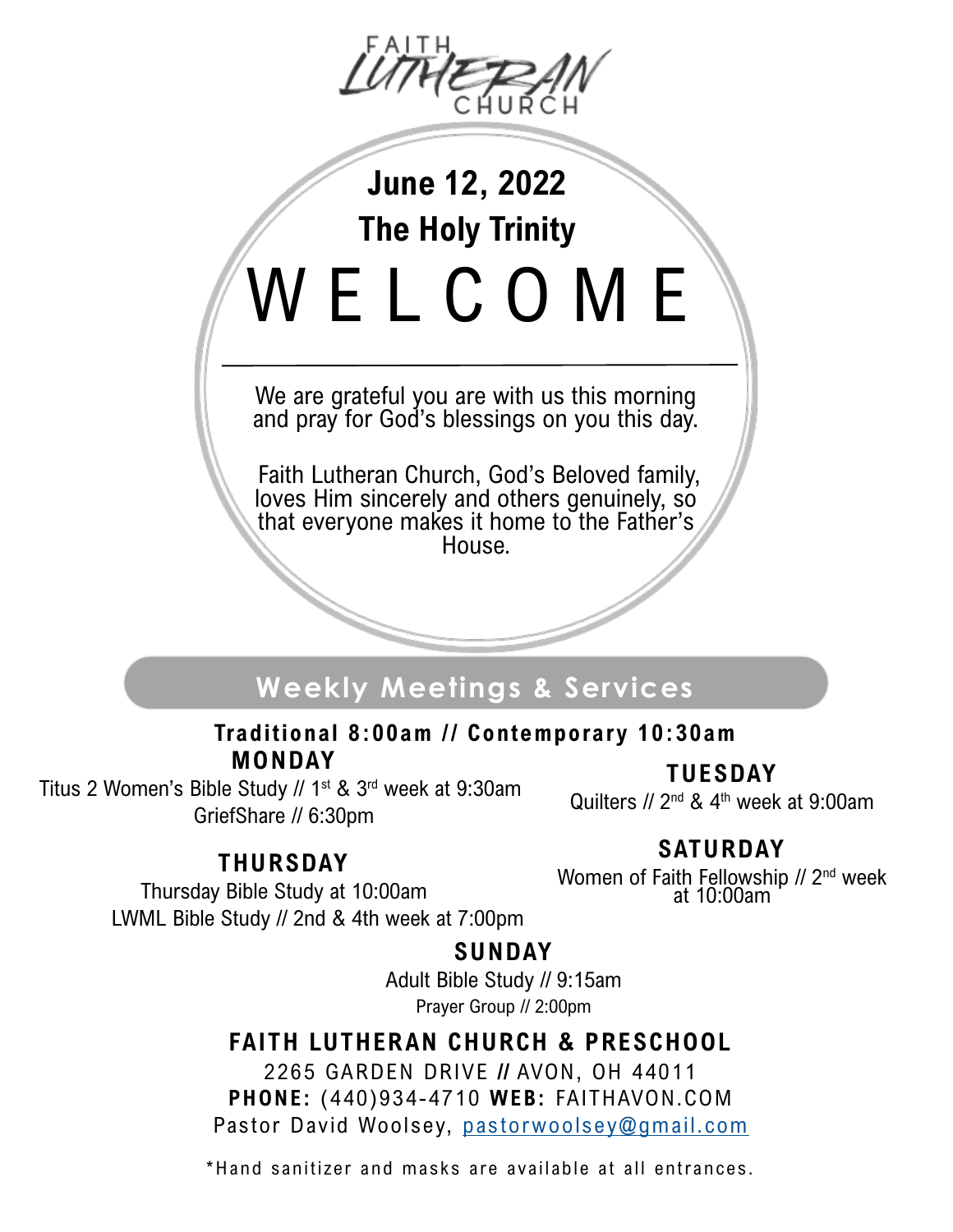### **This Week at Church In Our Prayers**

**Today: Adult Bible Study:** 9:15 am **VBS Setup:**11:45 am **Prayer Group:** 2:00 pm

**Monday, June 13: VBS: 6:00 pm GriefShare:** 6:30 pm

**Tuesday, June 14: Quilters:** 9:00am **VBS:** 6:00 pm

**Wednesday, June 15: VBS:** 6:00 pm

**Thursday, June 16: Thursday Bible Study:** 10:00am **VBS:** 6**:**00 pm

**Friday, June 17: Youth Gathering Meeting:** 6:00 pm

**Expectant Families:** Gabrielle & Karel Castillo, Michael & Lauren Jamison

**Comfort, Health, & Recovery:** Kaleigh Emling, Russ Ezolt, Joyce Pushpak, Tim Rader, Eddie Rueda, Marisol Serrano, Susan Petrillo, Joyce Spencer, Andrew Miles, John Teagle, Judy Jamison, Benjamin Vazquez, Earlisha W., Susan Klingbeil, Jean Smith, Gene Hosier, Helen Farren, David Dietrich, Christine Leech-Thomas, Rodney M.

**Our Homebound Members:** Helen Farren, Ron Fein, John & Ellen Hill, Billie Jean Malloy, Dick & Carol Peterson, Tim Rader, Marie Rommel, Donna Wodzak, Joanne Wolfram

**Serving the Armed Forces:** Michael Gill, Harrison Grady, Jacob Lezon, Billy Pelger

### **Prayer of Thanks**

We offer a prayer of thanks for the birth of Sophie Lynn & Silas Adam Shick born Tuesday, June 7. God's blessings to the ever growing Shick families!

### *VBS - The Tree of Life – God's Promise of Salvation*

Your help is requested for VBS setup today at 11:45 am. We know that many hands will make the set up quick and easy!

Volunteers! VBS begins tomorrow evening! Thank you for volunteering to help with this event! Please plan to arrive between 5:30-5:45.

### *Baby Bottle Blessings*

Please be sure to bring in your baby bottle donations, our campaign for Cornerstone Pregnancy Services ends next Sunday, June 19. Thank you for collecting your coins for the benefit of this service.

## *Church Clean Up*

We are cleaning the church...files! Peg McCullough has graciously offered to help update Church 360, our church database. We are trying to have a more accurate church profile. Peg will be reaching out via email and/or phone call to update your information, please be on the lookout and respond.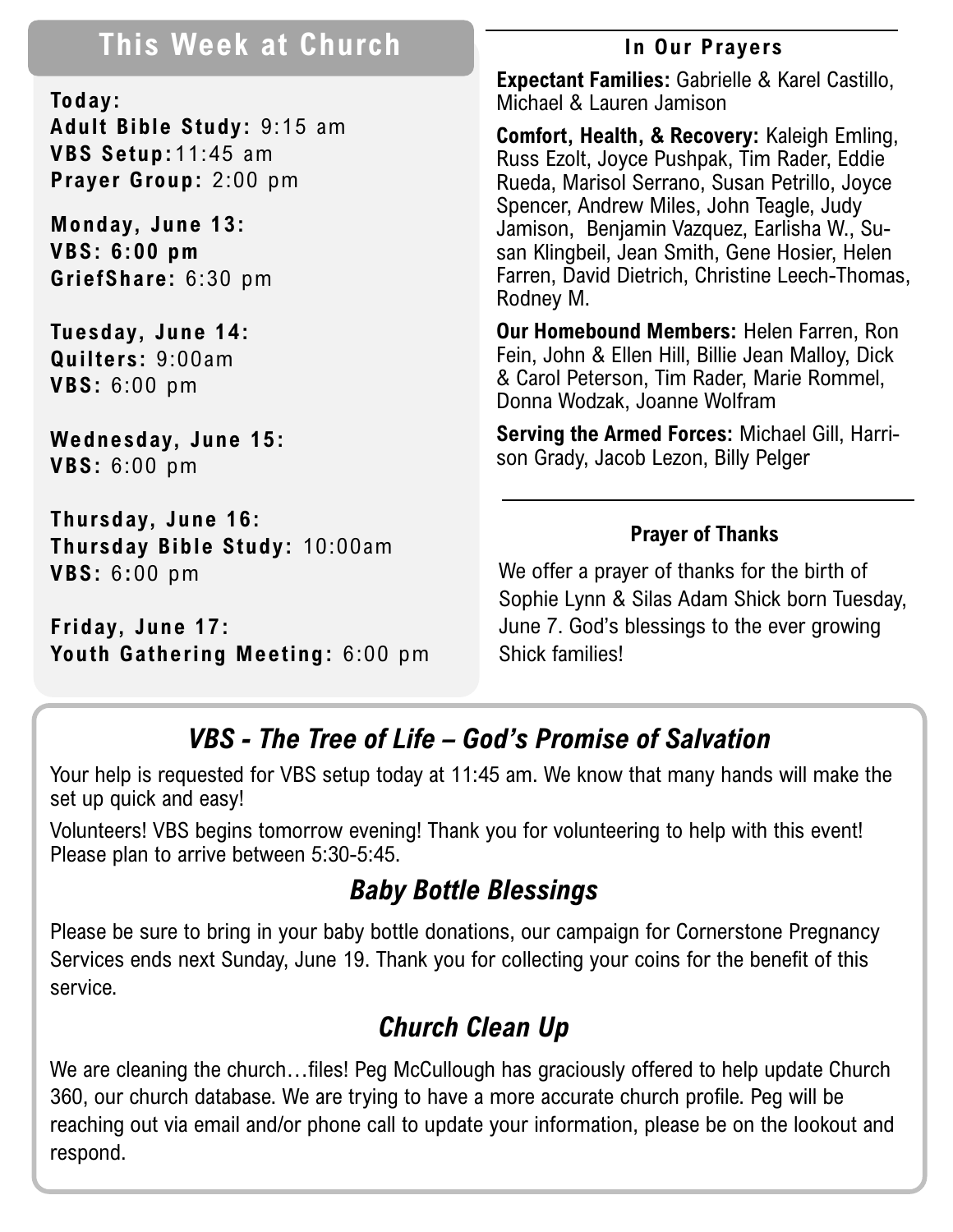### **Upcoming Events**

### **GriefShare**  *June 20, 6:30 pm*

**LWML Women's Bible Study** *June 23, 7:00 pm*

**GriefShare Summer Picnic** *June 25, 1:00 pm*

**Pastor's 15th Anniversary Picnic** *Sunday, July 10*

#### **Altar Flowers**

The Flowers on the Altar are given to the glory of God by Klaus & Marilyn Selent in celebration of their 32nd Wedding anniversary on June 23.



### **Bir thday Blessings**

| Dawn Klingshirn | June 13 |
|-----------------|---------|
| Natasha Brandt  | June 13 |
| Shane Corpus    | June 14 |
| Jacob Lezon     | June 14 |
| George Ross     | June 14 |
| Amy Mellinger   | June 15 |
| Joanna Griffin  | June 18 |
|                 |         |

#### **Attendance/Offerings**

Attendance: In-person: 173 Online: 81 Envelope: \$7,619.00 Plate: \$115.00 Building Fund: \$245.00 E-giving: \$2,290.86

#### **Readings for the Week**

Proverbs 8:1-4,22-31 Acts 2:14a, 22-36 John 8:48-59

### **Memory Verse Challenge**



### **John 15:5**

I am the vine; you are the branches. Whoever abides in me and I in him, he it is that bears much fruit, for apart from me you can do nothing.